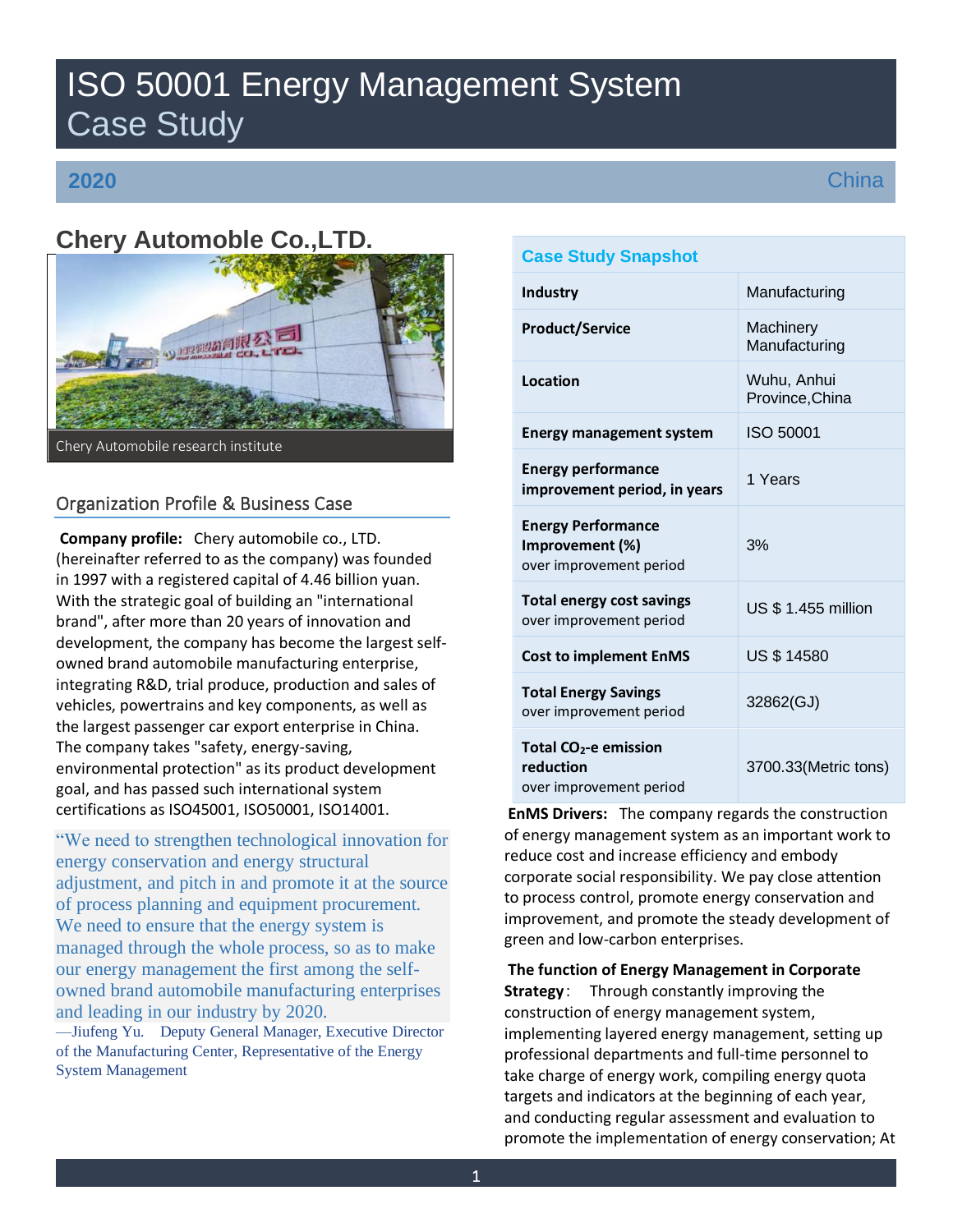the same time,

CPS(Chery Production System)/TPM(Total Productive M aintenance) activities have been adopted to promote f ull participation in energy conservation, achieving the le ading energy consumption level in the industry and mee ting such requirements as relevant energy laws and reg ulations, so as to achieve effective control.

# Business Benefits

**Implementation effects:** According to the shift and pace of the production plan, the actual consumption of the previous year is used as the benchmark to calculate the production demand of next year; at the same time, in accordance with our company's cost reduction target, the company takes each opportunity and the annual energy consumption quota index determined by risk into full consideration. The company analyzes the monthly completion, draw lessons as well as the essential reasons for exceeding the standard, sets up measures and follows up their implementation.

Through comparative analysis, the company, in accordance with the characteristics of each energyusing units, makes the Registration Form of Energy Analysis and Evaluation, and ranks the improvement opportunities, so as to make and implement an annual list of the energy cost reduction, for example:

(1) The coating line 31 air-conditioner fan frequency conversion refit project: using the frequency conversion technology to adjust the fan frequency, reducing the annual consumption of electricity by about 600,000 kWh.



**FIG.1** Air conditioning inverter system

(2) The reconstruction of the lighting of regional plants and stations in three plant sites, such as welding line 24 and coating line 21 through contract energy, with a total of 6344 lamps and 38,100 tubes reconstructed, and an annual electricity saving of about 4.2 million kWh .



**FIG.2** LED lighting system

(3) The implementation of the roof/carpor photovoltaic power generation project, which has been connected to the grid by the end of 2019, generating 62 megawatts of electricity and 61.8 million kWh annually.



**FIG.3** Photovoltaic system

Through the comparison of energy performance before and after the implementation of energy saving measures, the energy consumption per unit product of the company was reduced by 3% (115.43kgce/ unit in 2018 and 112.46kgce/ unit in 2019) to save energy 32862(GJ) and reduce carbon dioxide 3,700.33 (metric tons) annually, achieving the annual energy saving target (target 31327 GJ ) and showing a declining trend year by year.

**Input cost:** Do a better good job of saving energy and reducing consumption, continuously enhance the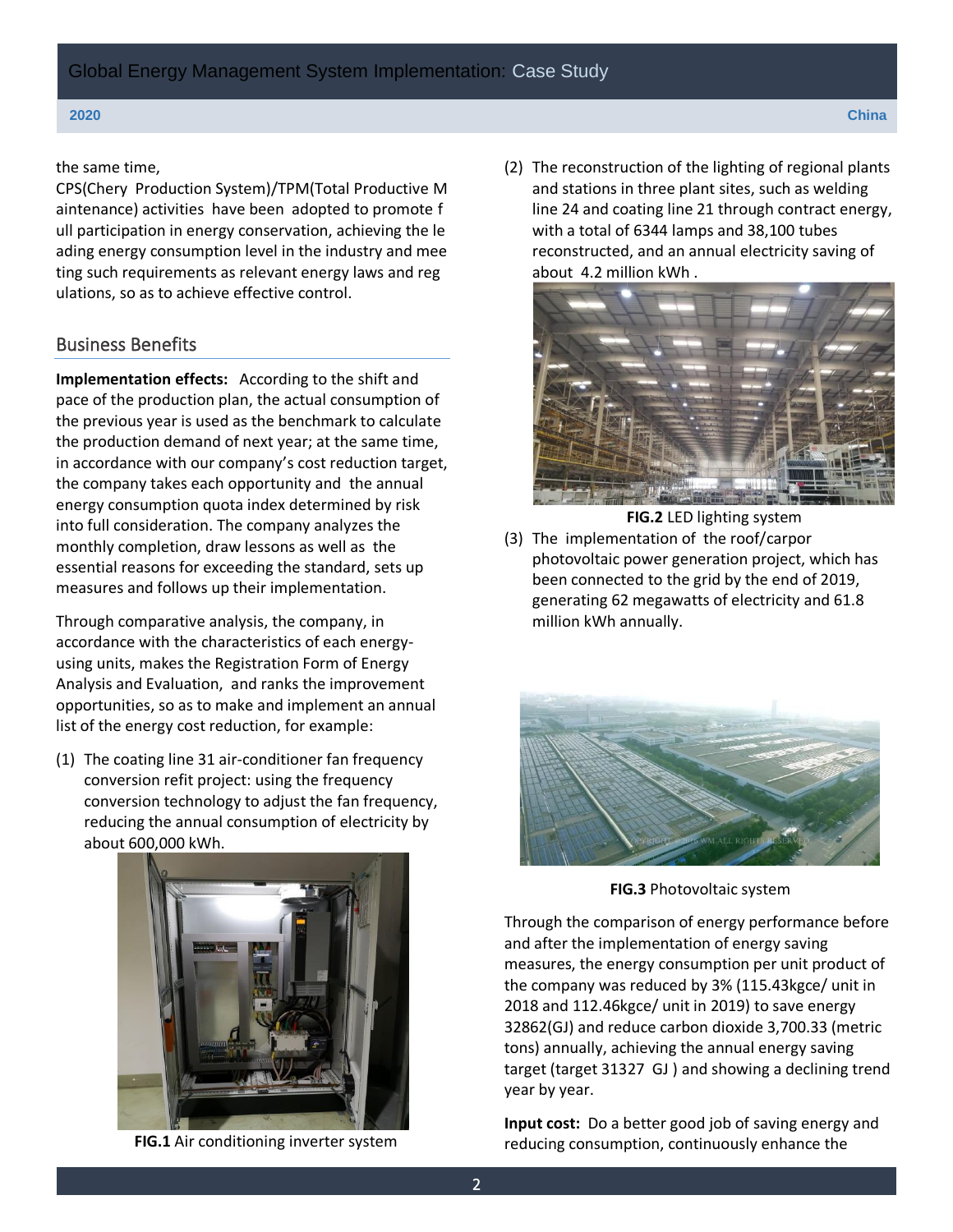energy management, reduce the energy consumption, and improve the energy efficiency, the company has put 25 pieces of equipment into use for the version change training of the energy management system and internal auditor training, the accreditation of the system version change, as well as the measurement equipment improvement, and spent 1.455 million \$USD on energy management personnel fees, air-conditioner frequency conversion system, as well as energy saving facilities/equipment renovation. There are 45 professional and part-time staff, implementation time of one year.

### Plan

**Organization:** The company energy management policy: in compliance with laws and regulations, and a reasonable use of energy; according to the rule of the industry, constantly improve the management and technical energy conservation, pursue the synchronous development of energy efficiency and energy conservation & environmental protection; with the strive for the energy management benchmarking enterprise in the industry as the goal, form an energy conservation culture atmosphere of full participation .

The company implements three-level energy management system for company, workshop and team. There is a leading organization for energy conservation, with a leading group and a working group. The leading group is headed by the general manager of the company, and each director is the group member, mainly responsible for the decision-making of the company's energy conservation policies, energy supply and demand planning and other major issues related to energy conservation. Under the leading group, there is a working group headed by the director, with deputy directors as the team members. Under the guidance of the leading group, the working group is in full charge of the energy conservation management of the company, organizing all units to implement the energy conservation plan, and ensuring the realization of the energy conservation target. The energy and environmental protection section of the equipment and power department is the competent department of energy management, responsible for the organization and implementation of specific affairs of the energy conservation group, and the guidance and supervision

of various energy consumption indicators. Each energyusing unit has an energy administrator responsible for process energy management.

|                  | 奇瑞汽车股份有限公司文件                 |
|------------------|------------------------------|
|                  |                              |
| 奇瑞字 ( 2019 ) 55号 |                              |
|                  | 关于成立公司节能小组的通知                |
|                  | 为有效开展节能管理工作,确保公司完成"十三五"规划提   |
|                  | 出的节能目标,特成立奇瑞公司节能领导机构,下设领导小组和 |
|                  | 工作小组,具体组成及职责如下:              |
|                  | 一、节能领导小组                     |
|                  | 组长: 尹同跃                      |
|                  | 副组长:李立忠                      |
|                  | 组员: 刘杨、张国忠、余久锋               |
|                  | 主要职责: 负责公司节能大政方针、能源供需规划及其他与  |
|                  | 节能相关的重大事项的决策工作。              |
|                  | 二、节能工作小组                     |
|                  | 组长:余久锋                       |
|                  | 副组长: 王清武                     |
|                  | 组员:郑国荣、桑芾生、袁毅、李加祥、吴常胜        |
|                  | 制造中心设备动力部能源环保科负责落实公司节能工作小    |
|                  | 组具体事务的组织与实施。                 |

**FIG.4** Leading group on energy conservation

**Energy review and planning:** At the end of each year, the company organizes energy review, and formulate the annual energy review report; the company, through the collected documents/information/data, interviews, field investigation, data analysis and other methods, reviews the management process and present energy consumption to seek flaws and weaknesses, and find out the opportunities for energy use and improvement; the company, through the system planning, goal set-up, index and energy management implementation program, puts the main energy use and improvement opportunities into effect, so as to provide the basis for the energy consumption quota targets and indicators next year.

Each month, through the energy workshops, the completion of targets and indicators is evaluated, and energy consumption per unit by energy-using units is statistically analyzed, so as to promote energy-using units to pay attention to and manage their own energy consumption. Energy-using units conduct monthly statistical analysis of energy to ensure that targets are achieved.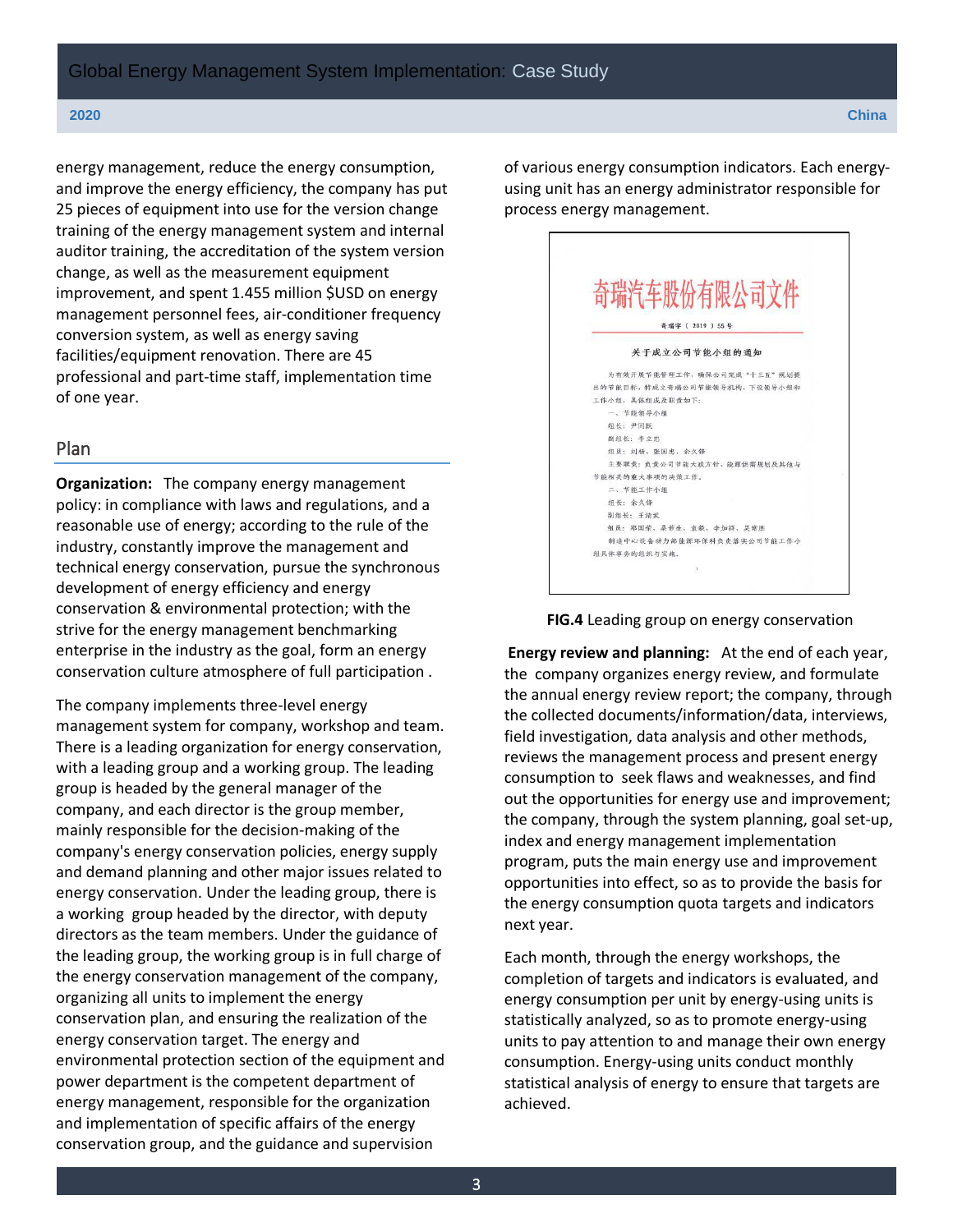

**FIG.5** Objective evaluation session

Through CPS(Chery Production System)/TPM(Total Productive Maintenance) activities, the company stimulates the enthusiasm of all the employees for energy conservation, and rewards participants in proportion to the benefits of projects which feature greater energy conservation benefits and promotional significance, so as to promote full participation in the energy conservation in their own positions.

# *"EnMS provides an effective management tool for enterprises to reduce energy*

*consumption."*——Jiufeng Yu. Deputy General Manager, Executive Director of the Manufacturing Center, Representative of the Energy System Management

### Do, Check, Act

### **Operation control and continuous improvement:**

Energy management standardization is an important part of the company's continuous improvement. Energy-using units, according to their energy-using situations, equipment and the process characteristics, constantly update and optimize the operating practice, provide qualified operators, regularly carry out energy-saving awareness education and operating training; energy-using units, in compliance with the energy-using area and main types of energy consumption, review the production system, the auxiliary production system and ancillary production system, establish the energy benchmark and energy performance parameters, look for energy use and improvement opportunities and control measures, and formulate and carry out energy targets, indicators and the energy management implementation program, all of which is the focus of the operation and control of the company's energy management system.

**Energy performance evaluation:** In accordance with the provisions of the Determination and Control Procedures of the Target and Indicators of the Benchmark Quota Performance Parameters, the company systematically identifies and formulates the annual energy performance parameters at the company, plant and team levels for both management and operating use, and compiles the Energy Data Monitoring Plan to track the changes of energy performance parameters. The Summary of the Energy Performance Parameters stipulates "the names of the energy performance parameters", "the benchmark value" and "the target value". The Evaluation and Control Procedures of the Energy Management Performance stipulates "the evaluation criteria" and "assessment methods, which meet the requirements of system standards and cover the key parameters that affect energy consumption factors.

**Energy performance improvement:** Through the implementation of control measures and process monitoring evaluation, the actual energy performance of each unit is compared with the energy benchmark and historical data in the monthly energy workshop of the company to check whether the expectations are met. Through comparative analysis and in line with the characteristics of each energy-using unit, the Analysis and Evaluation of Energy Use Registration Form is formulated, and the improvement opportunities are ranked, so as to make and implement an annual list of energy cost reduction. The comprehensive energy consumption per unit was 115.43kgce/ unit in 2018 and 112.46kgce/ unit in 2019, showing a declining trend year by year.

**Professional staff and information exchange:** The company has established a sound energy management organization and been equipped with full-time and parttime energy management personnel at all levels, with personnel matching job responsibilities and regular organization of internal and external trainings and assessment held. In May 2019, in cooperation with Chery university, the company organized internal auditors of the energy system to attend the course "Energy System Version Change and Internal Auditors Training" taught by Mr. Liu jingyu from Cesi Certification Company in Beijing; In April, May and August of 2019, the energy administrator of each workshop was

4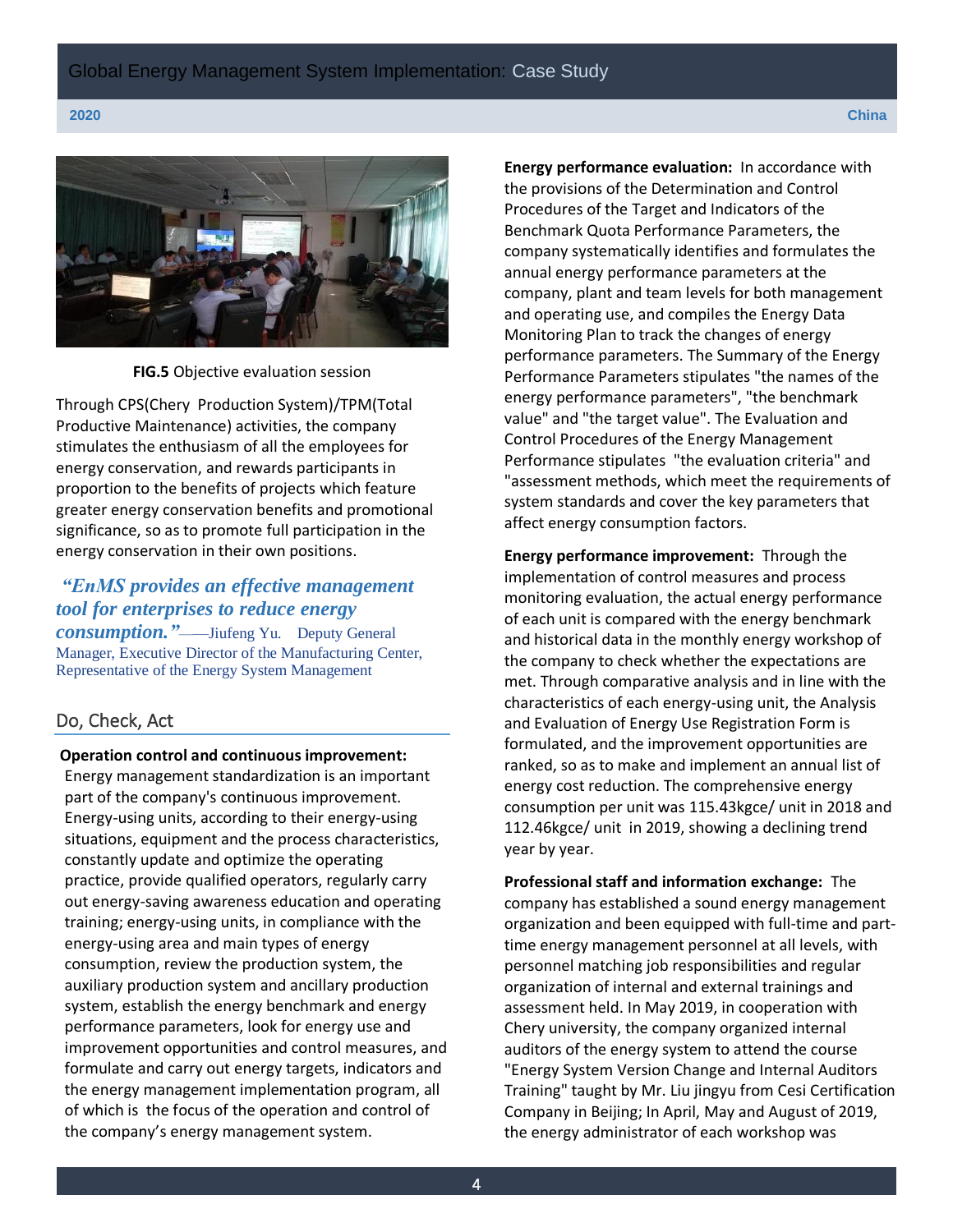organized to participate in a series training of "the Required Courses of Energy Management"; in November, the company participated in the specific training organized by the energy conservation association of the auto industry. Through the abovementioned training, the energy management personnel improved their competence and obtained the relevant qualifications.



**FIG.6** Training for ISO50001

The company keeps regular communication and exchange with the government, industry associations and related energy-using units, obtain relevant national laws and regulations in time, and vigorously publicize energy conservation guidelines and policies.

**Tools and resources:** In order to manage energy purchase, conversion and use in a scientific and standardized way, the company, with the equipment power department as the competent department, unites the energy administrators of other departments to introduce the intelligent power management system and establish the intelligent power monitoring system and the photovoltaic power station. In the aspect of equipment, the company installs the intelligent monitoring platform, which can not only manage the electricity usage of the plant, but also regulate the instantaneous consumption trend of high energy consumption equipment; meanwhile, the company combines the power generation system of the photovoltaic power station with the water consumption system and the compressed air system, and integrates the company's electric power dispatch resource with water and compressed air resources, so as to achieve the scientific and reasonable utilization of electricity. As for the use of natural gas, the management department mainly uses real-time meter reading and data analysis

to find and solve problems and reduce the use of natural gas.

In terms of measuring instruments, a total of 37 meters have been provided to the major units that use energy, including 13 natural gas flowmeters, 3 steam flowmeters, 6 electricity meters and 15 water electromagnetic flowmeters. A total of 327 meters are provided to the main secondary energy using units, including 12 steam flowmeters, 215 electricity meters, 59 water meters and 41 compressed air meters. The company has been equipped with 54 pieces of the main energy-using equipment, including 1 electronic belt scale, 1 natural gas flowmeter, 9 steam flowmeters, 25 electricity meters and 18 water meters. The equipping rate of meters at the major and secondary energy-using units levels has achieved 100%. The energy plant has been equipped with 45 portable infrared thermometers. The energy and environmental protection section has been equipped with a set of tap water pipe network leak detector to test the leakage of tap water pipe network.



**FIG.7** Energy Monitoring Center

Through the above-mentioned measures, the company improves the energy management, enhances the production efficiency of the factory, promotes the development of intelligent manufacturing, and reduces the consumption of energy resources per unit.

In September 2019, the company passed the ISO 50001:2018 version of energy management requirements version change certification issued by China Classification Society Certification company, and continued to carry out energy management in strict accordance with system requirements.